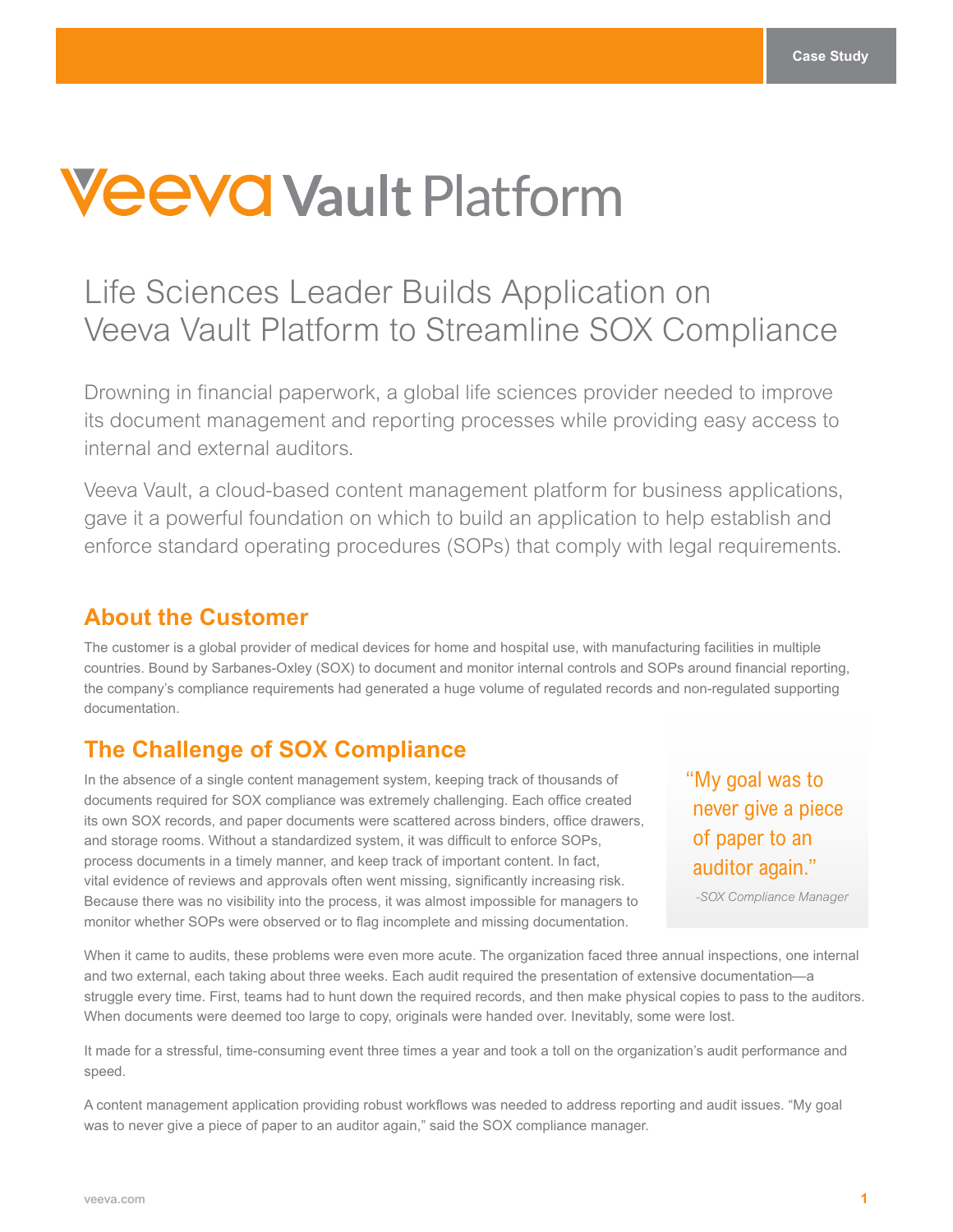## **Searching for a Comprehensive Compliance Application**

At first, the compliance team tried building the application using a workflow tool on an existing content management platform. While it initially worked well, limitations emerged over time. There was insufficient space to retain all the necessary records, which meant the company had to revert to paper copies and flash drives for backup. Granting access to external users was also impossible, so paper duplicates were still required for auditors. Finally, as the system couldn't be validated, it proved unsuitable for long-term SOX compliance records retention. These limitations compelled the team to seek a more comprehensive application.

They turned to their in-house IT group to develop and build an application from scratch. Further explorations with IT revealed that building an application to manage complex workflows, enforce role-based security, and generate iron-clad audit trails would prove highly complex. And critically, IT could not commit to ongoing development and feature enhancements after the initial project was completed.

Having exhausted existing tools and in-house options, the next step was to evaluate external providers. They established specific technical, functional, and security requirements and began to research their options.

#### **Requirements for a new content management platform:**

#### **Technical requirements**

- GxP-validated
- Automatic monitoring and documenting of system changes
- Cloud-based
- Secure access for external partners and auditors
- Integration with existing single sign-on framework

#### **Functional requirements**

- Manages SOX-related documents from creation through finalization
- Provides intuitive UI for auditors to locate and view SOX documents
- Monitors and can report on all document activities through an audit trail
- Provides self-service reporting against SOX information
- Stores supporting documents together with regulated documents

#### **Security requirements**

- Document-level security based on user role
- Audit trail and workflow history
- Secure exchange of information between system and users

The company needed a robust system that would manage multiple document types, making it easy to create, store, and retrieve content from a single location. Standardized workflows and powerful reporting capabilities were also key. Because compliance was important, the application needed to record all document activities and system changes. To ensure users, approvers, and auditors were able to perform only those actions specific to their function, the solution had to deliver role-based security permissions.

Finally, the application had to be intuitive for the compliance team to configure. With limited technical support, they needed an application that was easy to develop, extend, and administer for non-technical business process owners.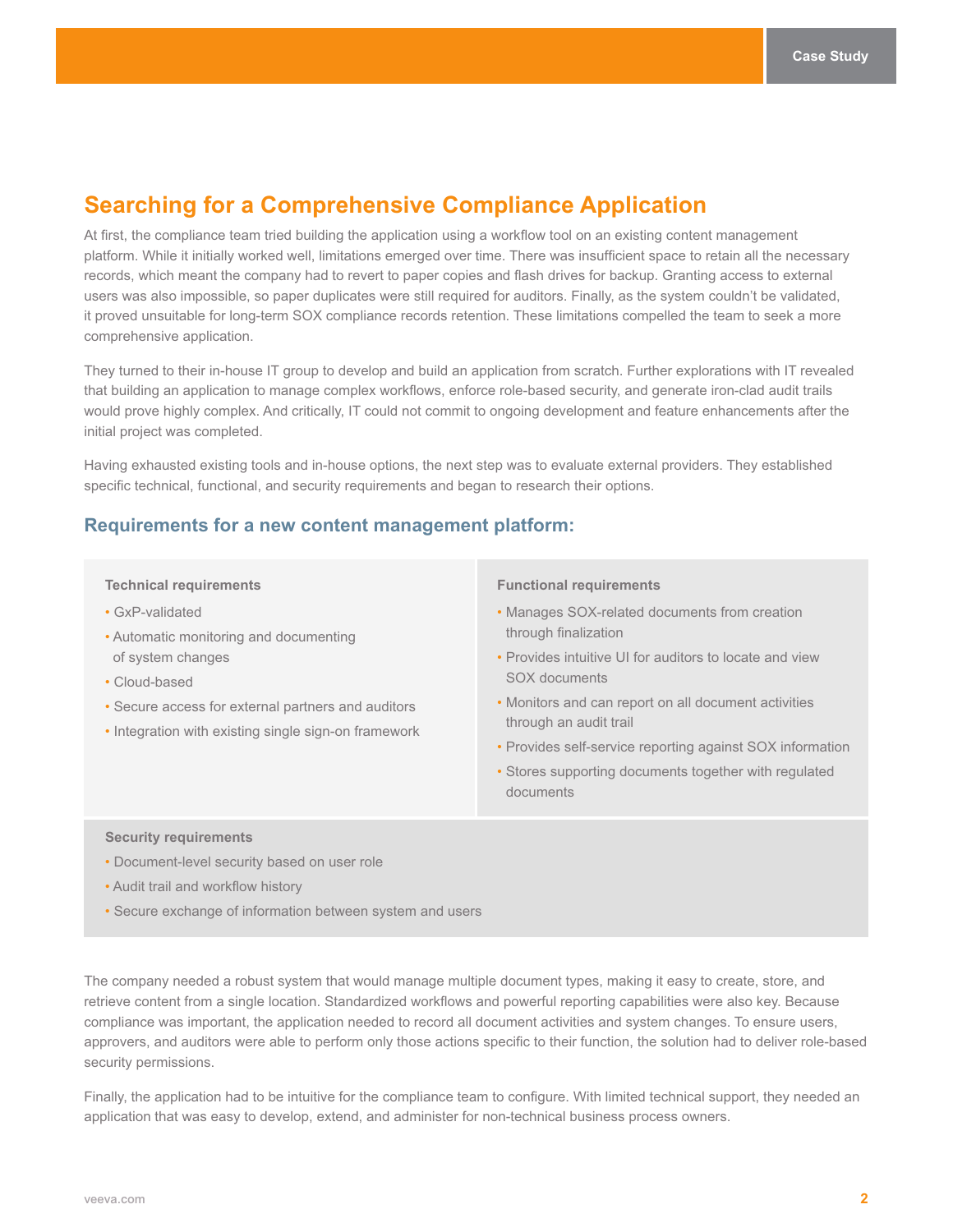## **Selecting Veeva Vault**

The company chose to build a custom application on the Veeva Vault Platform. Veeva Vault is the first cloud platform built specifically to meet the rigorous requirements for content management in the life sciences industry. Building an application on Veeva Vault ensures reliable data backup and recovery, continuous performance monitoring to maintain speed, and installation qualification (IQ) and operational qualification (OQ) validation to reduce their validation efforts.

The Veeva Vault Platform easily met all technical, functional, and security requirements, and as a proven platform in the highly regulated life sciences industry, it was the right fit for their needs.

As Veeva Vault is a multitenant cloud-based platform, users are not responsible for hosting, maintaining, or updating the system. The platform is scalable and secure, and updates and improvements are delivered seamlessly on an ongoing basis. As an additional benefit, the organization could rely on Veeva's external audit firm for the SSAE-16 review of Veeva's data security and disaster recovery processes.

## **Rapid Implementation and Configuration**

It took just 13 weeks to develop and launch a global SOX compliance application on Vault.

"We went live across five divisions and with four document types in place," said the SOX compliance manager. "Today, with our Veeva Vault application in place and everything following standardized procedures, I can add an entirely new division to our process in under two hours."

Vault Platform allows for easy customization of every aspect of the system, from object models and page layouts, to workflows and security permissions. The team quickly configured the user interface, workflows, and reports to manage its SOX-related content in an easy-to-understand format. Training new employees, and auditors, to use the system was straightforward.

"I'm in finance, not IT, and Vault is intuitive enough that I can do the configuration and administration for 300 people myself," said the SOX compliance manager.

## **Improved Compliance and Streamlined Processes**

Since introducing the application, there have been significant operational improvements:

#### **Easier Compliance**

- Standardized document types and tailored workflows make it easier to enforce SOPs for SOX processes.
- Vault presents a complete picture of the SOX record by leveraging attachments for pairing supporting documentation with regulated content through a simple drag and drop. Complete records are now maintained in one place without difficulty.
- Customizable reports improve activity tracking and enable flagging of missing or incomplete documentation in the moment, ensuring ongoing compliance.
- Personalized views let users specify and save their preferred view of the system. Even infrequent users can quickly locate relevant information, with instant visibility into their data.
- "Segregation of duties" errors were reduced thanks to role-based security limiting user and approver permissions to specific tasks.